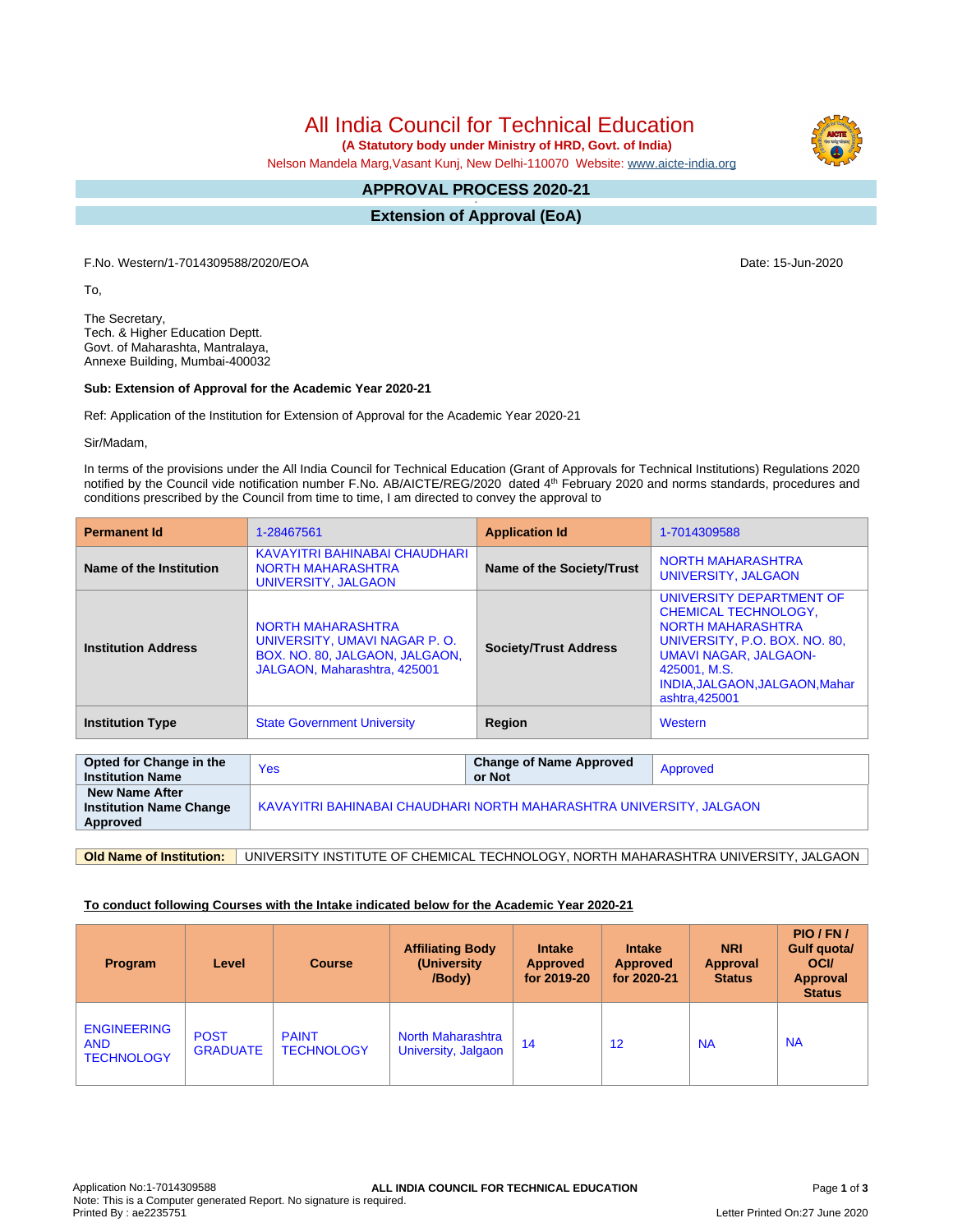| <b>ENGINEERING</b><br><b>AND</b><br><b>TECHNOLOGY</b> | <b>POST</b><br><b>GRADUATE</b>  | <b>FOOD</b><br><b>TECHNOLOGY</b>      | <b>North Maharashtra</b><br>University, Jalgaon | 14 | 12 | <b>NA</b> | <b>NA</b> |
|-------------------------------------------------------|---------------------------------|---------------------------------------|-------------------------------------------------|----|----|-----------|-----------|
| <b>ENGINEERING</b><br><b>AND</b><br><b>TECHNOLOGY</b> | <b>POST</b><br><b>GRADUATE</b>  | <b>CHEMICAL</b><br><b>ENGINEERING</b> | North Maharashtra<br>University, Jalgaon        | 14 | 12 | <b>NA</b> | <b>NA</b> |
| <b>ENGINEERING</b><br><b>AND</b><br><b>TECHNOLOGY</b> | <b>UNDER</b><br><b>GRADUATE</b> | <b>CHEMICAL</b><br><b>ENGINEERING</b> | <b>North Maharashtra</b><br>University, Jalgaon | 42 | 60 | <b>NA</b> | <b>NA</b> |
| <b>ENGINEERING</b><br><b>AND</b><br><b>TECHNOLOGY</b> | <b>UNDER</b><br><b>GRADUATE</b> | <b>OIL</b><br><b>TECHNOLOGY</b>       | <b>North Maharashtra</b><br>University, Jalgaon | 15 | 15 | <b>NA</b> | <b>NA</b> |
| <b>ENGINEERING</b><br><b>AND</b><br><b>TECHNOLOGY</b> | <b>UNDER</b><br><b>GRADUATE</b> | <b>PLASTICS</b><br><b>TECHNOLOGY</b>  | <b>North Maharashtra</b><br>University, Jalgaon | 15 | 15 | <b>NA</b> | <b>NA</b> |
| <b>ENGINEERING</b><br><b>AND</b><br><b>TECHNOLOGY</b> | <b>UNDER</b><br><b>GRADUATE</b> | <b>FOOD</b><br><b>TECHNOLOGY</b>      | <b>North Maharashtra</b><br>University, Jalgaon | 15 | 15 | <b>NA</b> | <b>NA</b> |
| <b>ENGINEERING</b><br><b>AND</b><br><b>TECHNOLOGY</b> | <b>UNDER</b><br><b>GRADUATE</b> | <b>PAINT</b><br><b>TECHNOLOGY</b>     | North Maharashtra<br>University, Jalgaon        | 15 | 15 | <b>NA</b> | <b>NA</b> |

**It is mandatory to comply with all the essential requirements as given in APH 2020-21 (Appendix 6)**

# **Important Instructions**

- 1. The State Government/ UT/ Directorate of Technical Education/ Directorate of Medical Education shall ensure that 10% of reservation for Economically Weaker Section (EWS) as per the reservation policy for admission, operational from the Academic year 2020-21 is implemented without affecting the reservation percentages of SC/ ST/ OBC/ General. However, this would not be applicable in the case of Minority Institutions referred to the Clause (1) of Article 30 of Constitution of India. Such Institution shall be permitted to increase in annual permitted strength over a maximum period of two years beginning with the Academic Year 2020-21
- 2. The Institution offering courses earlier in the Regular Shift, First Shift, Second Shift/Part Time now amalgamated as total intake shall have to fulfil all facilities such as Infrastructure, Faculty and other requirements as per the norms specified in the Approval Process Handbook 2020-21 for the Total Approved Intake. Further, the Institutions Deemed to be Universities/ Institutions having Accreditation/ Autonomy status shall have to maintain the Faculty: Student ratio as specified in the Approval Process Handbook. All such Institutions/ Universities shall have to create the necessary Faculty, Infrastructure and other facilities WITHIN 2 YEARS to fulfil the norms based on the Affidavit submitted to AICTE.
- 3. In case of any differences in content in this Computer generated Extension of Approval Letter, the content/information as approved by